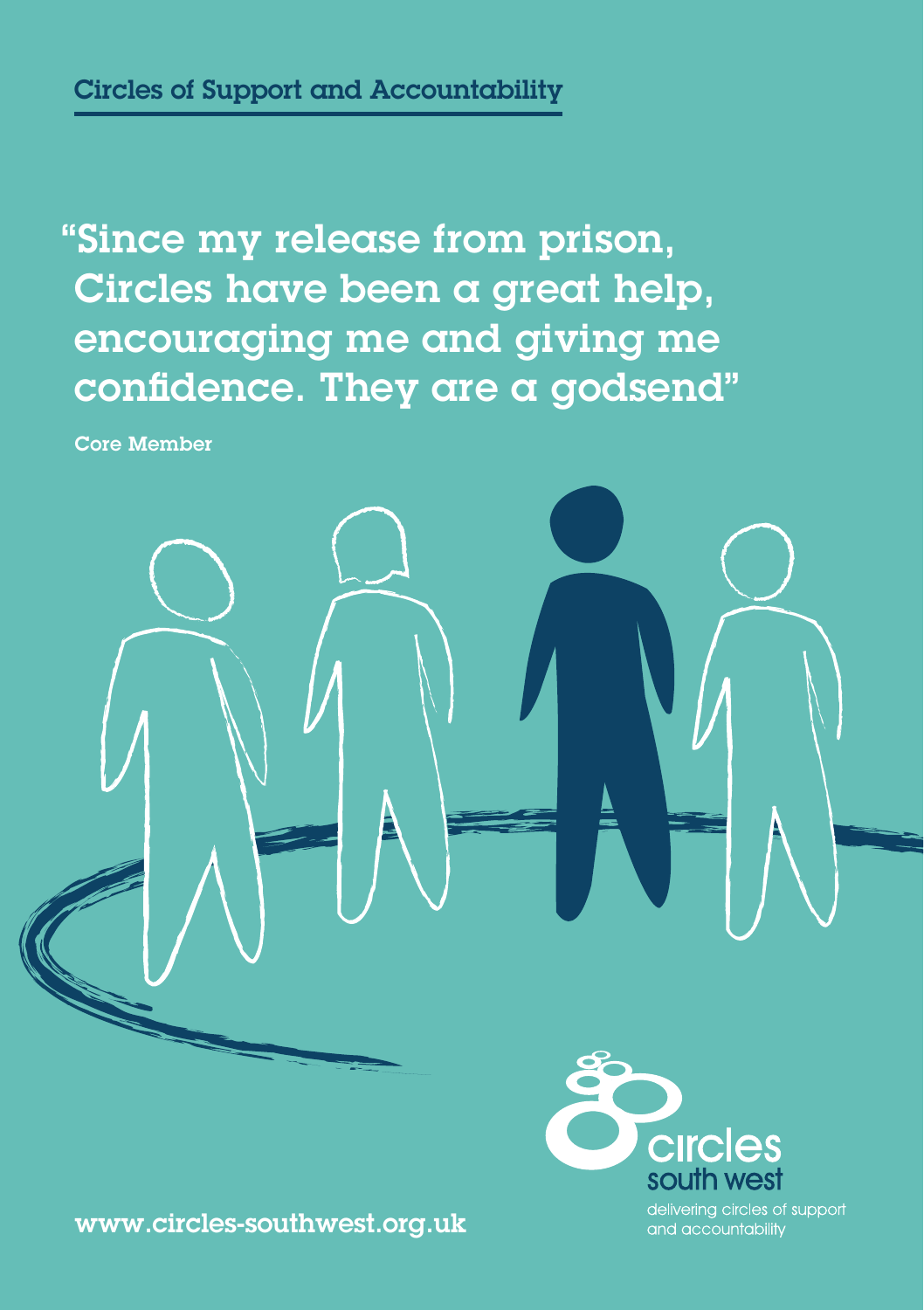As someone with a conviction for sexual offending or previous harmful sexual behaviour, you may be interested in additional support to help you get on with your life safely.

# What is a Circle?

A Circle of Support and Accountability is made up of a group of friendly, specially trained volunteers who work with you – we call you a "Core Member" – to offer support and advice, help build social skills, and increase confidence and self-esteem. They help you to address practical matters, such as housing and employment and offer a safe, non-judgemental environment in which you can explore law-abiding and purposeful future goals.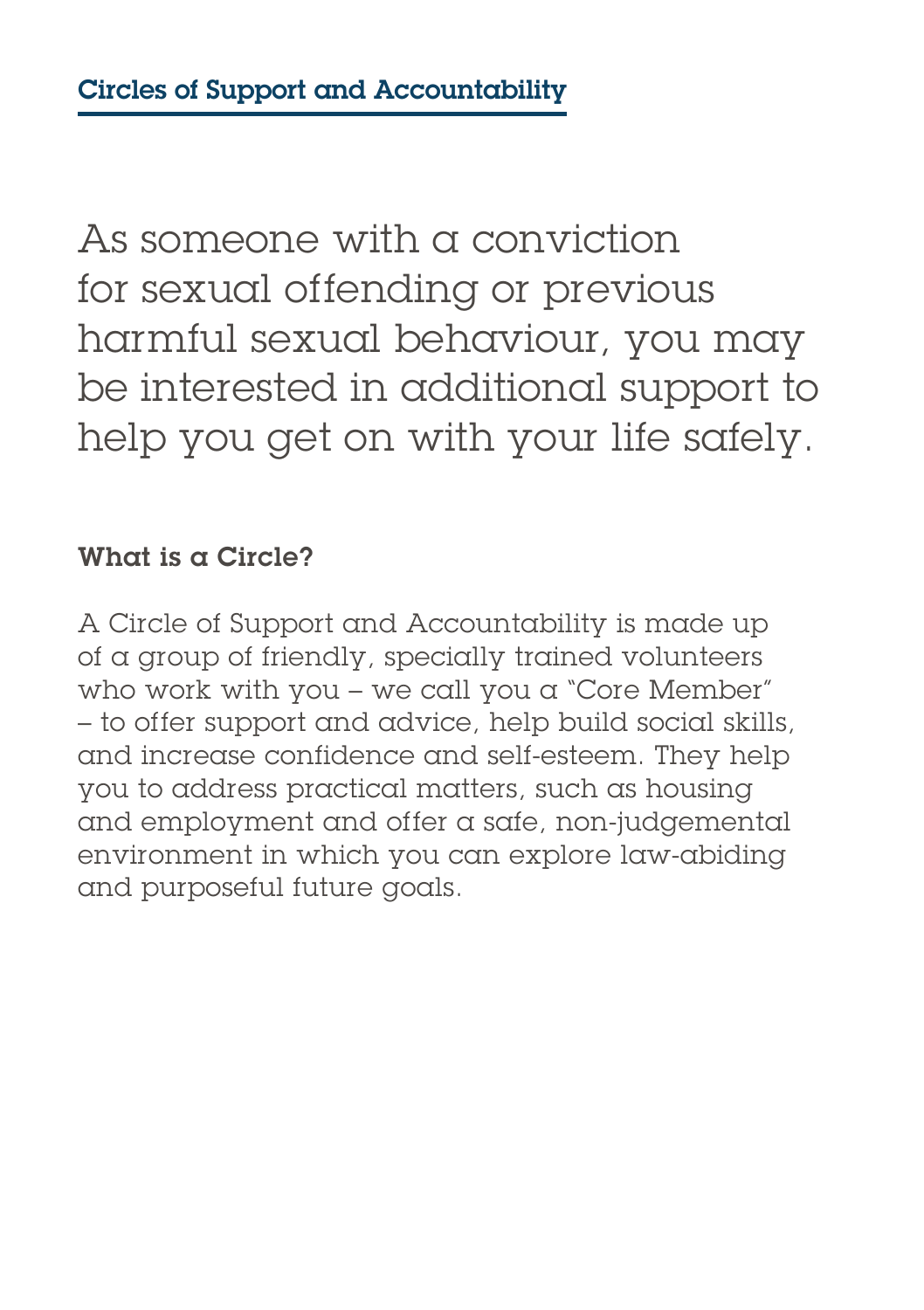# Who else will know?

The Circle works closely with statutory agencies (police, probation) because we believe that if you really want things to change, you will understand the need for us all to work openly and honestly together.

# How often do they meet?

Circle meetings are held weekly and usually last between 12 and 18 months, depending on your needs. They meet in a safe, local community venue to discuss the things you want to achieve and to help you manage thoughts, feelings and behaviour to prevent any further offending.

# How do I join?

If you are interested in a Circle, please ask your probation/police offender manager to get in touch with us so that we can discuss a referral and, if suitable, arrange to meet with you to discuss further.